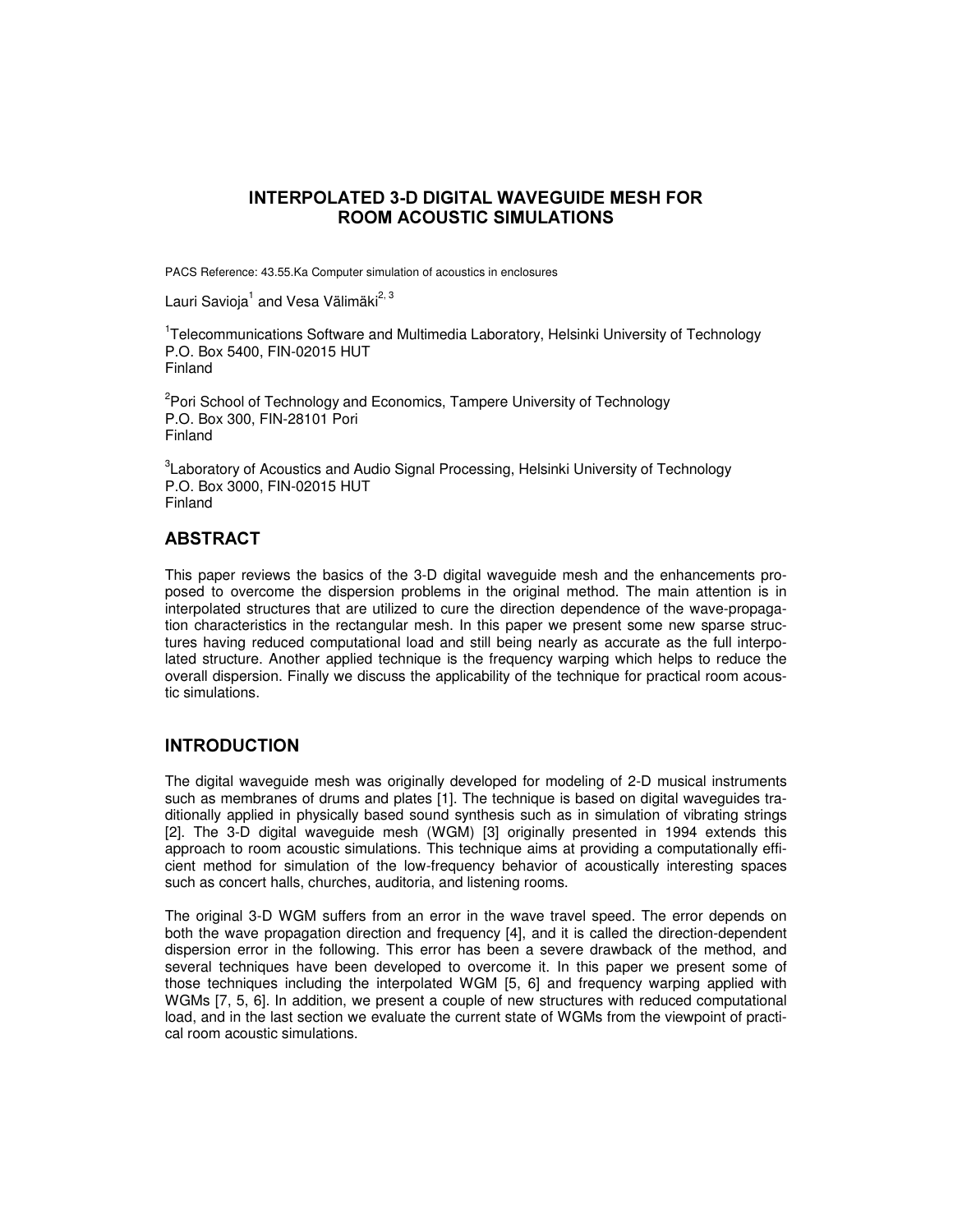#### INTERPOLATED 3-D DIGITAL WAVEGUIDE MESH

In the original three-dimensional mesh there are digital waveguides in three orthogonal directions, and they are interconnected to each other. This structure illustrated in Fig. 1a forms a rectangular grid, in which each node has a neighbor at a unit distance in six directions: up, down, left, right, front, and back. The wave propagation in such a structure is governed by the following difference equation

$$
p(n+1, x, y, z) = \frac{1}{3} \left[ p(n, x+1, y, z) + p(n, x-1, y, z) + p(n, x, y+1, z) + p(n, x, y-1, z) + p(n, x, y, z+1) + p(n, x, y, z-1) \right] - p(n-1, x, y, z)
$$
\n(1)

where  $p(n, x, y, z)$  represents the sound pressure at time step n at position  $(x, y, z)$  [4].



Fig 1. Construction of the interpolated digital waveguide mesh is based on a) the original WGM with 6 neighbors, b) 2-D diagonal neighbors, and c) 3-D diagonal neighbors. Finally, d) the full interpolated WGM structure with 26 neighbors is depicted.

Basically WGM method is a finite-difference time-domain (FDTD) method and it is easy to derive (1) from the wave equation. The difference between these methods comes from their backgrounds. The WGM method is based on digital signal processing (DSP) while FDTD is more mathematically oriented. The further developments of WGM originate strongly from the field of DSP as well, and it has made available some new techniques not applied with FDTD methods formerly.

All the waveguide mesh structures presented in this paper can be analyzed by Von Neumann analysis (see, e.g., [8]), which is based on a spatial Fourier transform performed to the difference scheme. The analysis of the 3-D case gives a dispersion factor as a function of three spatial frequencies. A detailed description of the results can be found from a previous article [6]. The main result is that in the 3-D diagonal directions (shown in Fig. 1c) there is no dispersion, and the maximal error occurs in the axial directions. Figure 2a illustrates the relative frequency errors (RFE) in the original mesh in three different directions. At the upper limit frequency 0.25  $\times$   $f_{\rm s}$ , the maximal RFE is as much as 23.5% whereas at the lowest frequencies the error is negligible. In practice this means that in simulations some of the mode frequencies are at correct locations, but most of them are distorted, the maximal displacement of mode frequencies being nearly one fourth of the actual frequency.

The main reason for the direction dependence of the dispersion error in the original WGM structure is the limited number of allowed wave propagation directions. Applying (1) it takes one time step for the excitation to reach an axial neighbor whereas the 3-D diagonal neighbors are at the distance of three time steps although their real distances are in the ratio of  $1/\sqrt{3}$ . Based on this observation the interpolated structure was invented. In that method the 2-D diagonal (see Fig. 1b) and 3-D diagonal (see Fig. 1c) neighbors of a node are connected to the center node. This results in a structure illustrated in Fig. 1d having connections to 26 neighbors plus one connection to itself. The difference equation to govern the new mesh structure is as follows

$$
p(n+1,x,y,z) = \sum_{l=-1}^{1} \sum_{m=-1}^{1} \sum_{p=-1}^{1} h(l,m,p) \ p(n,x+l,y+m,z+p) - p(n-1,x,y,z) \qquad (2)
$$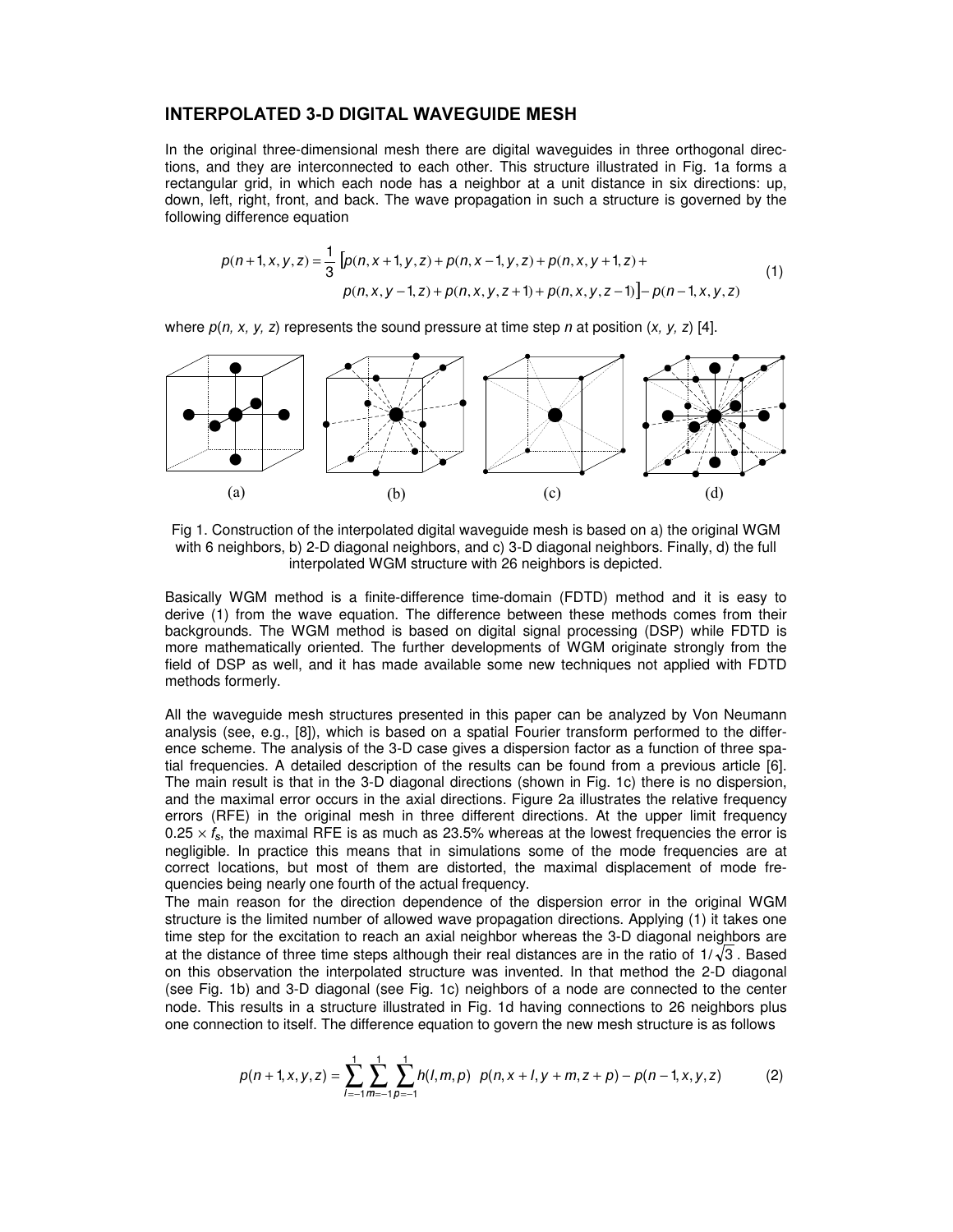

Fig 2. Relative frequency error in the digital waveguide mesh a) in the original structure, b) in the optimally interpolated mesh, c) in the interpolated structure with two-stage multiwarping, and d) in the interpolated mesh with warping in the frequency domain. The curves show RFE in axial (solid line), 2-D diagonal (dashed line), and 3-D diagonal (dash-dotted line) directions. Please note the different vertical scales in left and right columns.

where  $h(l,m,p)$  are the weighting coefficients for different neighbor types. There are four different types of nodes, and each of them should have their own interpolation coefficient. The coefficients are denoted as follows:

$$
h(l,m,p) = \begin{cases} h_a, \text{ if } |l| + |m| + |p| = 1 \\ h_{2D}, \text{ if } |l| + |m| + |p| = 2 \\ h_{3D}, \text{ if } |l| + |m| + |p| = 3 \\ h_c, \text{ if } |l| + |m| + |p| = 0 \end{cases}
$$
(3)

For the original rectangular mesh the coefficient values are  $h_a = 1/3$  and  $h_{2D} = h_{3D} = h_c = 0$ . The goal in the interpolated mesh is to obtain as uniform wave propagation characteristics as possible in all directions. By this structure it is not possible to cure the dispersion in the axial directions. Therefore we had to aim at making the behavior of other directions as similar as possible with respect to the behavior of axial directions, and finally correct the overall dispersion error with another method.

There are various strategies to find out the optimal interpolation coefficients [5, 6]. A practical method is to minimize the difference between the maximal and minimal RFE on a certain frequency band. For the frequency range [0, 0.25  $\times$   $f_{\rm s}$ ], the following coefficient values are obtained

$$
h_a = 0.12052 \quad h_{2D} = 0.03860 \quad h_{3D} = 0.01460 \quad h_c = 0.69686 \tag{4}
$$

With the above-mentioned values the difference between the maximal and minimal RFEs is approximately 0.95%. This result is interesting but as such it does not solve the problem since there is still dispersion as illustrated in Fig. 2b. The benefit of the interpolation is that now the dispersion is nearly direction independent.

The interpolated rectangular mesh is not the only solution presented for this problem. Another interesting approach is utilization of different mesh topologies such as a tetrahedral mesh [4, 9, 10], which renders the dispersion nearly uniform in all directions as well. However, the tessellation of the space with tetrahedral elements is more complicated than usage of cube shaped elements. In addition, the required data structures are much simpler with rectangular mesh, and thus the implementation of the interpolated digital waveguide mesh is easier.

### **FREQUENCY WARPING WITH DIGITAL WAVEGUIDE MESH**

The dispersion error obtained with the interpolated structure increases monotonically as a function of frequency. Therefore it is possible to compensate the error to a certain degree. A solution for this is a digital signal processing technique called frequency warping. It is possible to per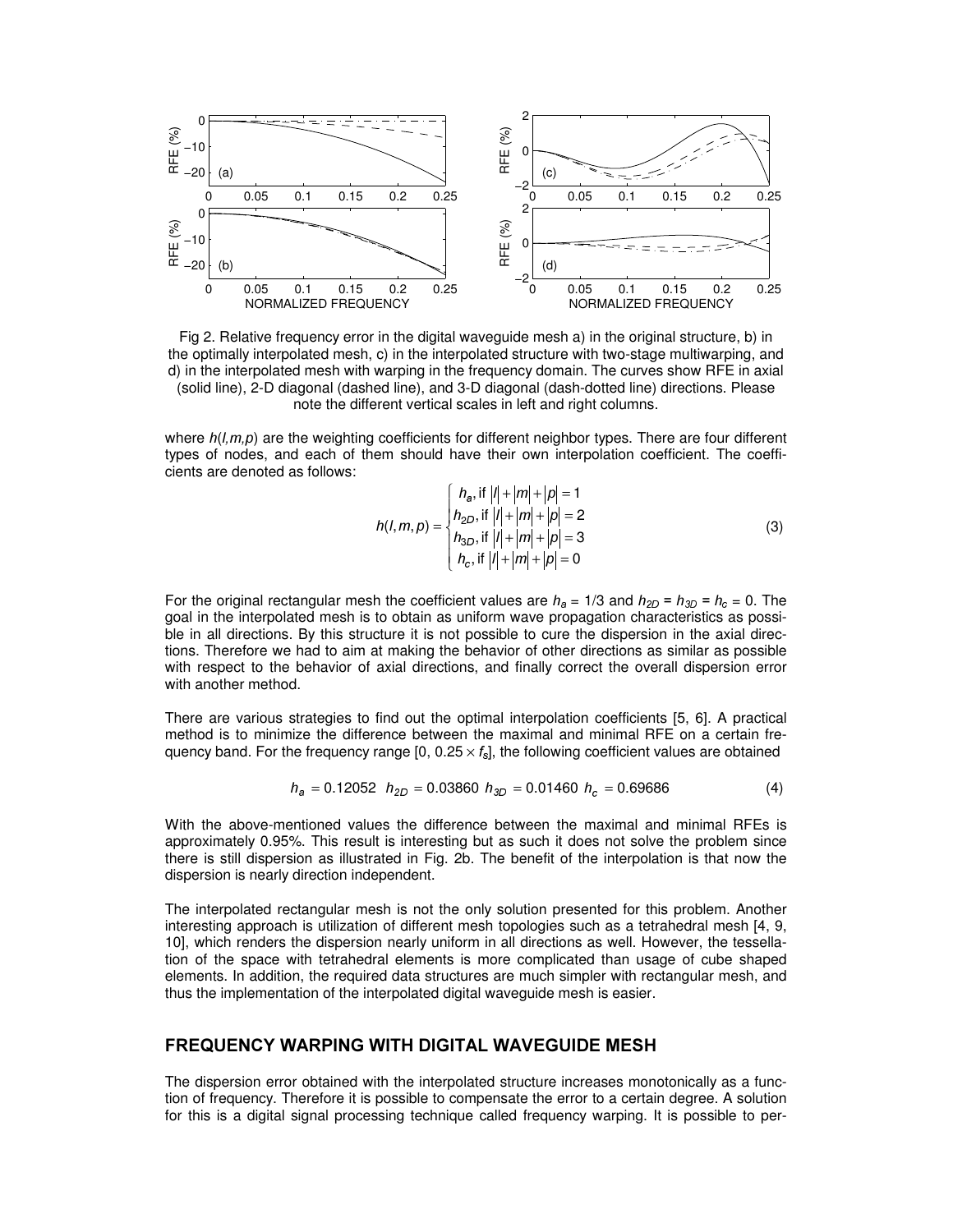form the warping either in the time domain or in the frequency domain [11]. Both ways are briefly discussed in the following.

#### Frequency warping in the time domain

The time-domain implementation of frequency warping is based on cascading digital allpass filters. For this purpose first-order filters are used. In practice this means that both the input and output signals of a WGM must be filtered with a warped FIR filter. The filter is an FIR filter in which all the unit-delay elements have been replaced by first-order allpass sections having the transfer function

$$
A(z) = \frac{z^{-1} + \lambda}{1 + \lambda z^{-1}}\tag{5}
$$

Applying this warping with the warping coefficient  $\lambda = -0.252902$  yields a maximal RFE of 3.8% with the optimally interpolated rectangular mesh. The value of  $\lambda$  was optimized to reach the minimal maximum error. In the 2-D case even more accurate results were obtained, but for the 3-D case the accuracy should be still improved. One way to enhance the results is to cascade frequency warping and resampling operations, the technique called multiwarping [12]. With this technique having two consecutive warpings and resamplings the RFE can be reduced down to 2.0% as depicted in Fig 2c.

#### Frequency warping in the frequency domain

The most accurate results of 3-D WGMs are obtained when the frequency warping is performed in the frequency domain [11]. This technique is based on non-uniform resampling of the Fourier transformed signal [13]. The resampling intervals are obtained from the relative wave propagation speed curves given by the Von Neumann analysis. By using this technique with the optimally interpolated WGM the maximal RFE is only 0.47% as illustrated in Fig. 2d.

#### **SPARSE MESH STRUCTURES**

The full interpolated mesh with 27 connections is computationally more demanding than the original mesh. Therefore we have studied alternative solutions in which some of the interpolation coefficients have been set to zero thus effectively reducing the number of connections [11]. Various alternatives are illustrated in Fig. 3. The full structure is shown in Fig. 3a, and Figs. 3b and 3c depict cases where either 3-D diagonals or 2-D diagonals have been disconnected, and finally in Fig. 2d  $h_a = 0$  resulting in disappearance of axial connections. Of those structures the one with  $h_{3D} = 0$  has been shown to be the most effective. It is still quite accurate the maximal RFE being 1.4% with warping in the frequency domain, but the computational load is reduced by 30% [11].



Fig 3. Sparse rectangular mesh structures based on pruning the a) full interpolated WGM structure. In b) the axial and 2-D diagonal neighbors are utilized, in c) axial and 3-D diagonals are effective, and in d) 2-D diagonals and 3-D diagonals are in use.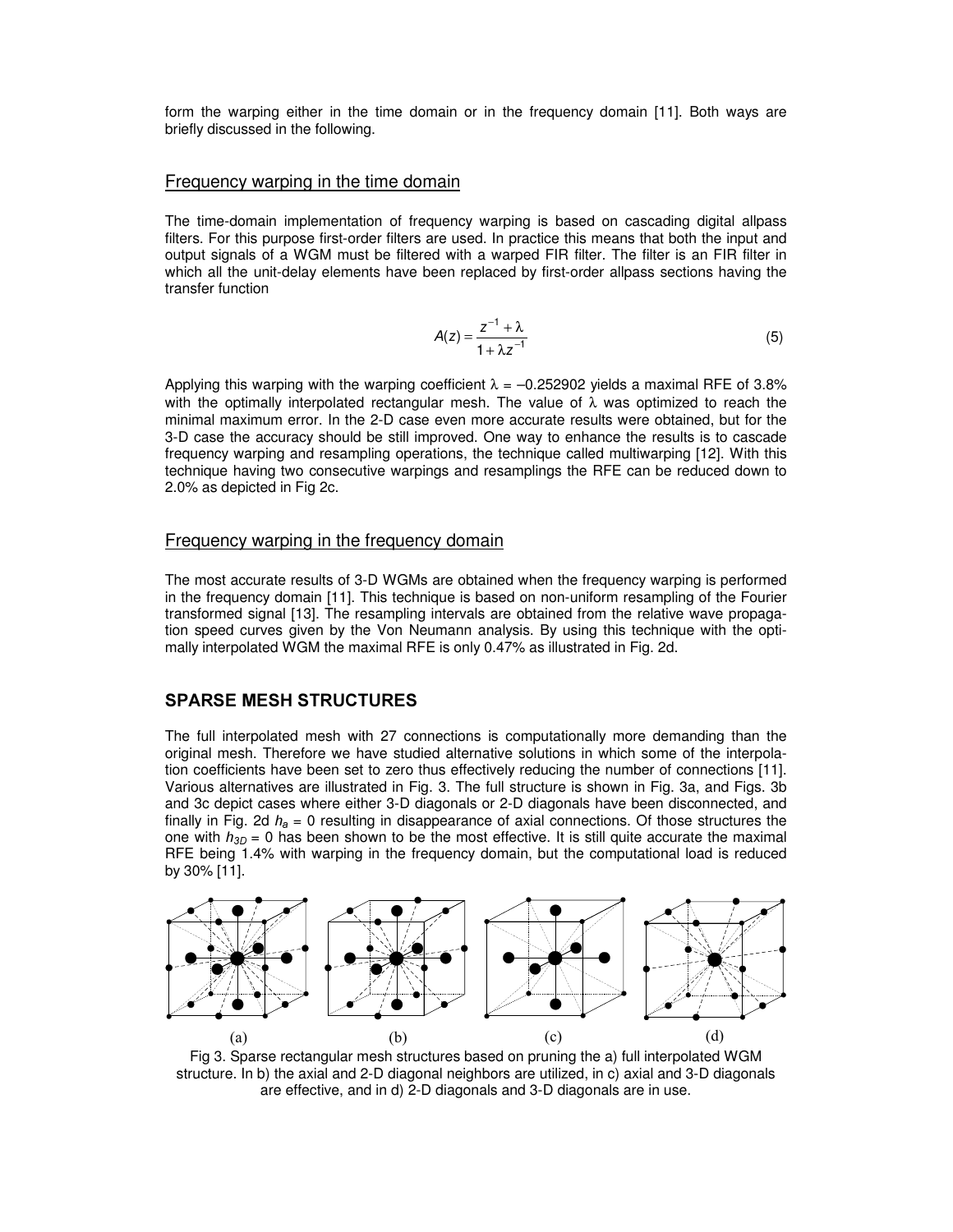## APPLICABILITY OF DIGITAL WAVEGUIDE MESH FOR ROOM ACOUSTIC **SIMULATIONS**

The digital waveguide mesh has been under active research since early 1990's, but it has not gained popularity as a tool for real room acoustic design. There are several reasons for that. One of them is surely the fact that the method has been under development all the time and no established version has been available. Although the implementation of the algorithms presented in this paper is quite straightforward, there should be a supported and stable release to make the method a practical tool for real design cases.

However, the most important defect lies in the method itself. There has been a lot of research on the behavior of the mesh and compensation of the direction-dependent dispersion error, and those issues are now in good control. The main problem currently is the behavior of the boundary of the mesh. Preliminary suggestions for setting the boundary conditions have been published [14], but no thorough analysis of the boundaries is available, yet.

With the current algorithms it is possible to make simulations to find out the mode frequencies of a room, but the Q values of the resonances are not yet reliable due to the boundary conditions. Therefore, the research should be continued to find out ways to set the desired material properties for boundaries. In the first phase, locally reacting surfaces should be covered, and after that non-local reactions should be investigated.

The WGM method is most suitable for studying the low-frequency behavior of large spaces. There are two reasons for this. The first one is the fact that the method is based on solving the wave equation, and thus it includes all the phenomena due to the wave nature of sound such as diffraction as illustrated in Fig. 4. The second reason is the computational simplicity of the method. If WGM is compared to traditional methods applied at low frequencies, such as FEM and BEM, this method is much lighter. On the other hand the modeling of boundaries has been studied much more with FEM and BEM, and there do exist methods and products applying the techniques.



Fig 4. Simulation of a simple stagehouse. On the left the excitation is illustrated. On the right the primary wave front has reached halfway of the hall and diffractions from the edges are visible.

### **CONCLUSIONS**

The interpolated 3-D digital waveguide mesh is a method suitable for simulation of low-frequency behavior of large spaces. It is a finite difference method operating in the time domain, and it has its origins in digital signal processing. The original method suffers from directiondependent dispersion, but the effect of the error can be remarkably reduced by the use of more advanced mesh structures, such as the interpolated rectangular mesh or the tetrahedral mesh, combined with frequency warping. The method is computationally efficient, and if the accuracy is not crucial, even more effective but less accurate structures called sparse mesh structures can be utilized. The main unsolved problem with the digital waveguide mesh technique is the setting of boundary conditions. That research should be continued so that we get a new practical and efficient method for real room acoustic design.